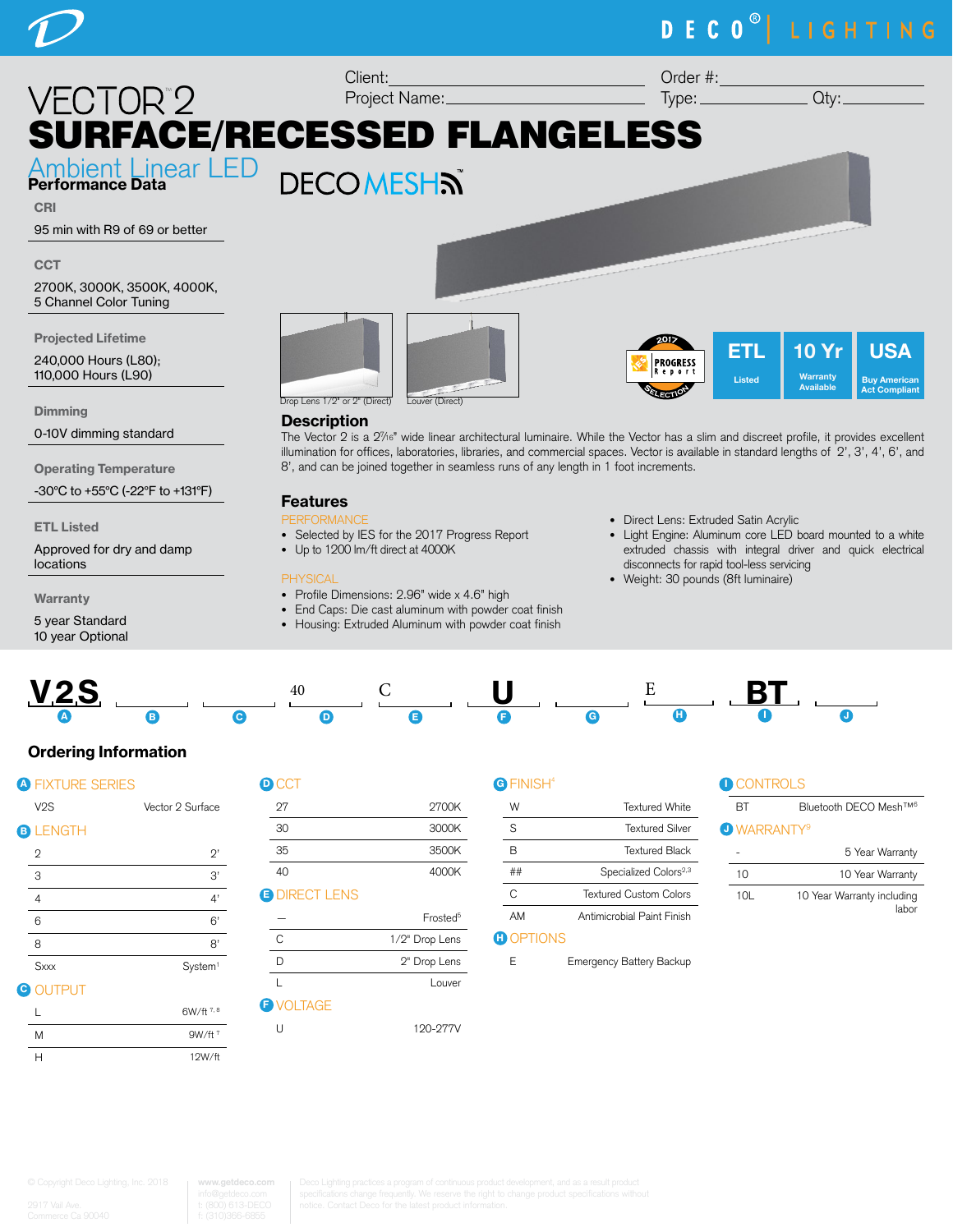## <sup>8</sup> 2 **SURFACE/RECESSED FLANGELESS** Ambient Linear LED

\*Digitize your light.®

1 Replace "xxx" with desired system length, in feet. See Continuous Run Guide for additional information (separate document) <sup>2</sup> See below for Ordering Codes on 24 Specialized Finishes. Example "07"

<sup>3</sup> Please Note: All orders under 25 linear feet will require a one-time set up charge. Please consult factory for charge.

<sup>4</sup> All finishes are textured unless specified otherwise by the customer

- <sup>5</sup> See Page 6 for more information
- 6 1% Dimming when ordered with Bluetooth
- 7 Not Available for 2' Direct Fixture
- 8 Not Available for 3' Direct Fixture

<sup>9</sup> 5 Year Warranty is Standard unless specified

## **Dimensions**





## Specialized Colors

| A-Classic |    |                  |                  |  |  |
|-----------|----|------------------|------------------|--|--|
|           | 01 | Natural Aluminum | RAL #7035        |  |  |
|           |    |                  |                  |  |  |
|           | 02 | Silver Bullet    | RAL #7038        |  |  |
|           |    |                  |                  |  |  |
|           | 03 | Raven            | RAL #9005        |  |  |
|           |    |                  |                  |  |  |
|           | 04 | Crystal White    | RAL #9010        |  |  |
|           |    |                  |                  |  |  |
|           | 05 | Macademia        | RAL #9003        |  |  |
|           |    |                  |                  |  |  |
|           | 06 | Hampden          | RAL #9001        |  |  |
|           |    |                  |                  |  |  |
|           | 07 | London           | <b>RAL #7044</b> |  |  |

Please Note: All orders under 25 linear feet will require a one-time set up charge. Please consult factory for charge.

| <b>B-Urban</b> |    |                  |           |  |
|----------------|----|------------------|-----------|--|
|                | 08 | Urban Native     | RAL #8025 |  |
|                |    |                  |           |  |
|                | 09 | Military Green   | RAL #6011 |  |
|                |    |                  |           |  |
|                | 10 | Carmin           | RAL #8028 |  |
|                |    |                  |           |  |
|                | 11 | Chocolate Spice  | RAL #8017 |  |
|                |    |                  |           |  |
|                | 12 | Asher Grey       | RAL #7004 |  |
|                |    |                  |           |  |
|                | 13 | <b>Tech Grey</b> | RAL #7016 |  |
|                |    |                  |           |  |
|                | 14 | Slate            | RAL #7031 |  |
|                |    |                  |           |  |
|                | 15 | Mason            | RAL #7039 |  |
|                |    |                  |           |  |

| C-Fresh |    |                |           |  |
|---------|----|----------------|-----------|--|
| 16      |    | Violet Dreams  | RAL #4006 |  |
|         |    |                |           |  |
|         | 17 | Sangria Sunset | RAI #2004 |  |
|         |    |                |           |  |
|         | 18 | Deep Pink      | RAI #4010 |  |
|         |    |                |           |  |
|         | 19 | Ruby Red       | RAI #3027 |  |
|         |    |                |           |  |
|         | 20 | Island Skye    | RAI #6027 |  |
|         |    |                |           |  |
|         | 21 | Sophia         | RAL #5015 |  |
|         |    |                |           |  |
|         | 22 | Antique Spring | RAI #6019 |  |
|         |    |                |           |  |
|         | 23 | Daisy          | RAL #1018 |  |
|         |    |                |           |  |
|         | 24 | Gun Metal      | RAI #7024 |  |
|         |    |                |           |  |

DECO<sup>®</sup> LIGHTING

© Copyright Deco Lighting, Inc. 2018